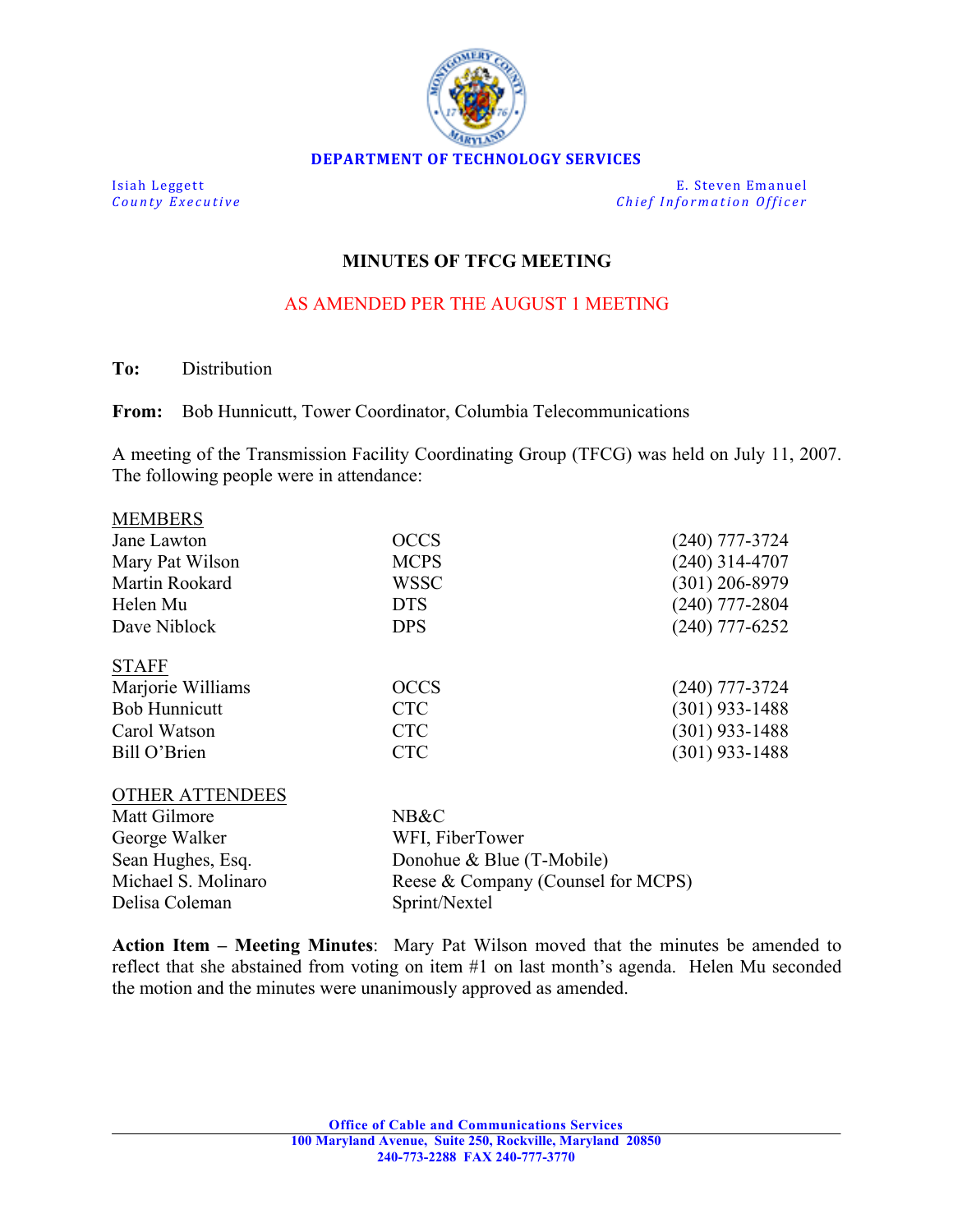Minutes of TFCG Meeting Held July 11, 2007 Page 2 of 6

## **Consent Agenda Applications:**

Jane Lawton asked that item #1 be pulled from the consent agenda for discussion.

- 2. Sprint-Nextel application to replace six existing 58" panel antennas with six new antennas (three 56", two 53" and one 48") at the 168' and 179' levels of the 160' Parkside Plaza apartment building located at 9039 Sligo Creek Parkway in Silver Spring (Application 200705-08).
- 3. Verizon Wireless application to replace six existing 48" panel antennas with 12 new panel antennas (six 47" and six 71") at the 180' level of an existing monopole on Dickerson Auto Center property located at 22210 Dickerson Road in Dickerson (Application #200706-02).

**Motion:** David Niblock moved the remaining two consent agenda items be recommended. Mary Pat Wilson seconded the motion and was it unanimously approved.

**Action Item – Consent Agenda Item 1:** Fiber Tower application to attach three 13" and one 24" panel antennas and one 36" dish antenna at the 142' level of an existing 696' WWDC lattice tower located at 8744 Brookville Road in Silver Spring (Application 200705-02).

Jane Lawton asked for clarification as to the location of the tower for this application. Bob Hunnicutt explained that this was the WWDC FM broadcast tower located on Brookeville Road In response to further questions, he added that there had been several other applications to attach antennas to this structure.

Ms. Lawton asked how big the parcel was. David Niblock said it was approximately nine acres.

**Motion:** David Niblock moved the application be recommended. Helen Mu seconded the motion and it was a unanimously approved.

**Action Item:** Fiber Tower application to attach two 13" and one 24" dish antennas at the 272' level of the existing 245' Washingtonian building located at 9701 Fields Road in Gaithersburg (Application 200705-03)..

Carol Watson summarized the application and noted that the Tower Coordinator's recommendation was conditioned on addressing any problems related to cumulative RF emissions that exceeded FCC limits. Bob Hunnicutt reminded the group that on prior applications for attachments at that rooftop there had been cumulative RF emissions that had exceeded the FCC's limits. Jane Lawton commented that she recalled those applications and that the applicants had to take measures to address that issue -- some of which including signage at the rooftop entrance.

**Motion:** Martin Rookard moved the application be recommended conditioned on FiberTower's submission to the Department of Permitting Services and the Tower Coordinator results from a cumulative RF study that reports the attachment will not exceed the FCC limits for RF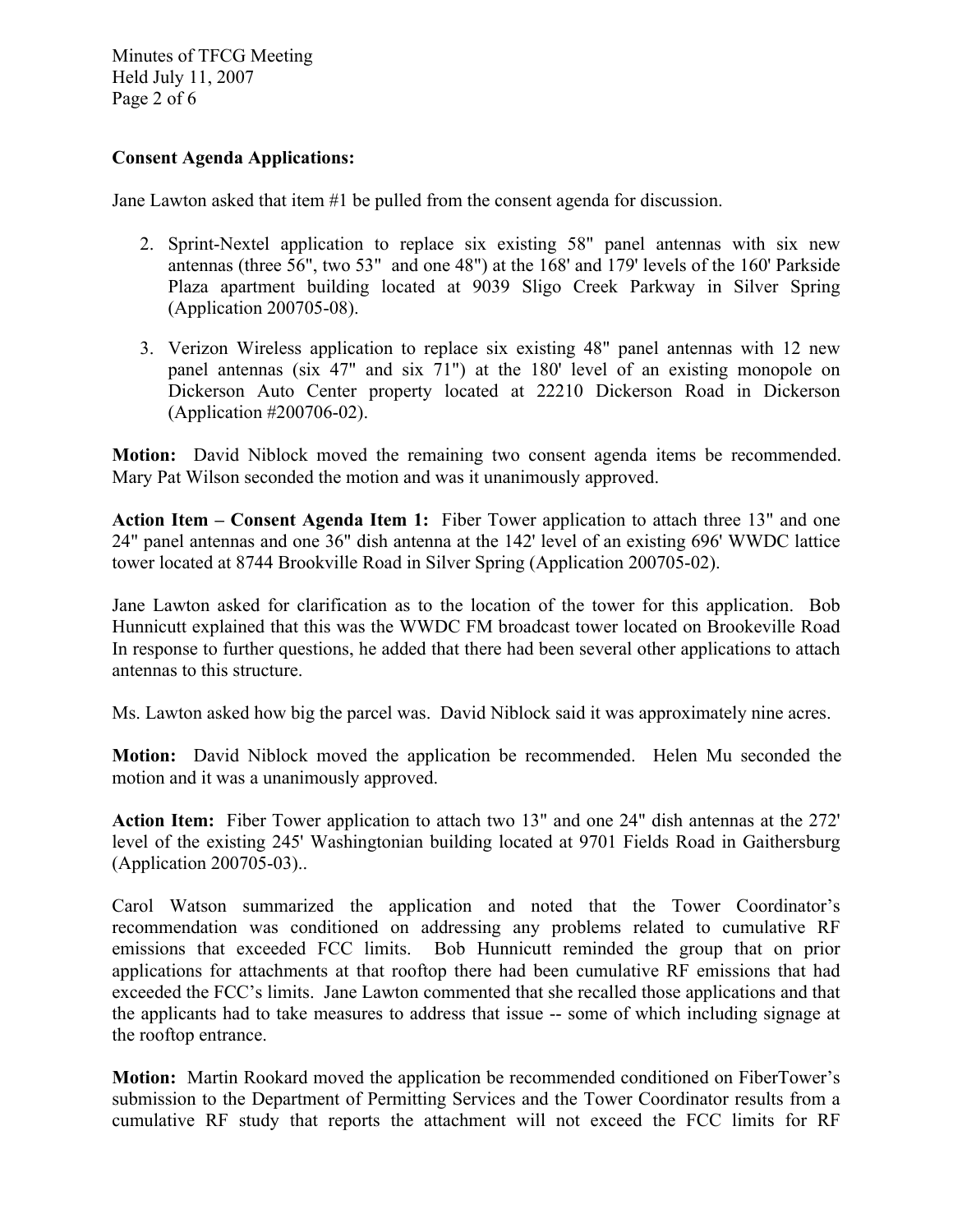Minutes of TFCG Meeting Held July 11, 2007 Page 3 of 6

emissions. If the limit is exceeded, FiberTower must provide an explanation of how workers accessing the roof will be protected. Mary Pat Wilson seconded the motion and it was unanimously approved.

**Action Item:** Sprint-Nextel application to remove an existing equipment shelter and cabinets from the building rooftop and install a new shelter on the grounds of the Chateau Apartments pool house located at 9727 Mt. Pisgah Road in Silver Spring (Application 200706-01).

Bob Hunnicutt summarized the application and explained that the modification at this location is to relocate existing equipment from the rooftop to ground space near the building. Mr. Hunnicutt added that this recommendation was conditioned on compliance with Section 59-A-6.14 to screen the equipment shelter. He added that the plan showed that placement of the shelter would result in removal of some existing bushes, and that the Zoning Code required the shelter to be brick-faced and surrounded by landscaping to at least six feet.

Jane Lawton asked why the shelter was being relocated. Sprint-Nextel representative Delisa Coleman explained that there was not enough space on the roof to accommodate the additional equipment to be placed at the site.

**Motion:** David Niblock moved the application be recommended. Helen Mu seconded the motion and it was unanimously approved.

**Action Item:** T-Mobile/Montgomery County Public Schools application to construct a 120' monopole and attach up to nine 59" panel antennas at the 118' level. The monopole will be placed on Watkins Mill High School property located at 10301 Apple Ridge Road in Gaithersburg (Application 200702-04).

Bob Hunnicutt summarized the application. He noted that, except for residents who lived in the town homes directly across the street from the entrance to the school facility, it did not appear that many residents around the site would be able to see the monopole because of its proximity to the surrounding community and the many tall trees that surrounded the large school property. Mr. Hunnicutt also noted that the applicant submitted RF maps with the application showing the calculated coverage with antennas at the 120' and the 80' levels. He said that based on Carol Watson's review of those maps, it appeared that the stated coverage objective (several residential developments near the school) could be met with antennas at the 80' level. He added that this application had been scheduled for the May meeting, but just prior to that meeting the T-Mobile representative had asked that it be pulled from the agenda until the results of drive tests with antennas at the 80' level were available. He asked Ms. Watson to summarize the results of the drive tests.

Carol Watson explained that the carrier's RF drive test results indicated that signal levels in at least one of the communities in their stated coverage objective may not receive signals at the target levels. However, she noted that her review of the RF maps show that those areas appear to be well covered by an existing site. She also said that with the drive test results, T-Mobile expanded their statement of the area intended to be covered by this site to include a number of communities more distant from the school and that the need for service to those areas is the basis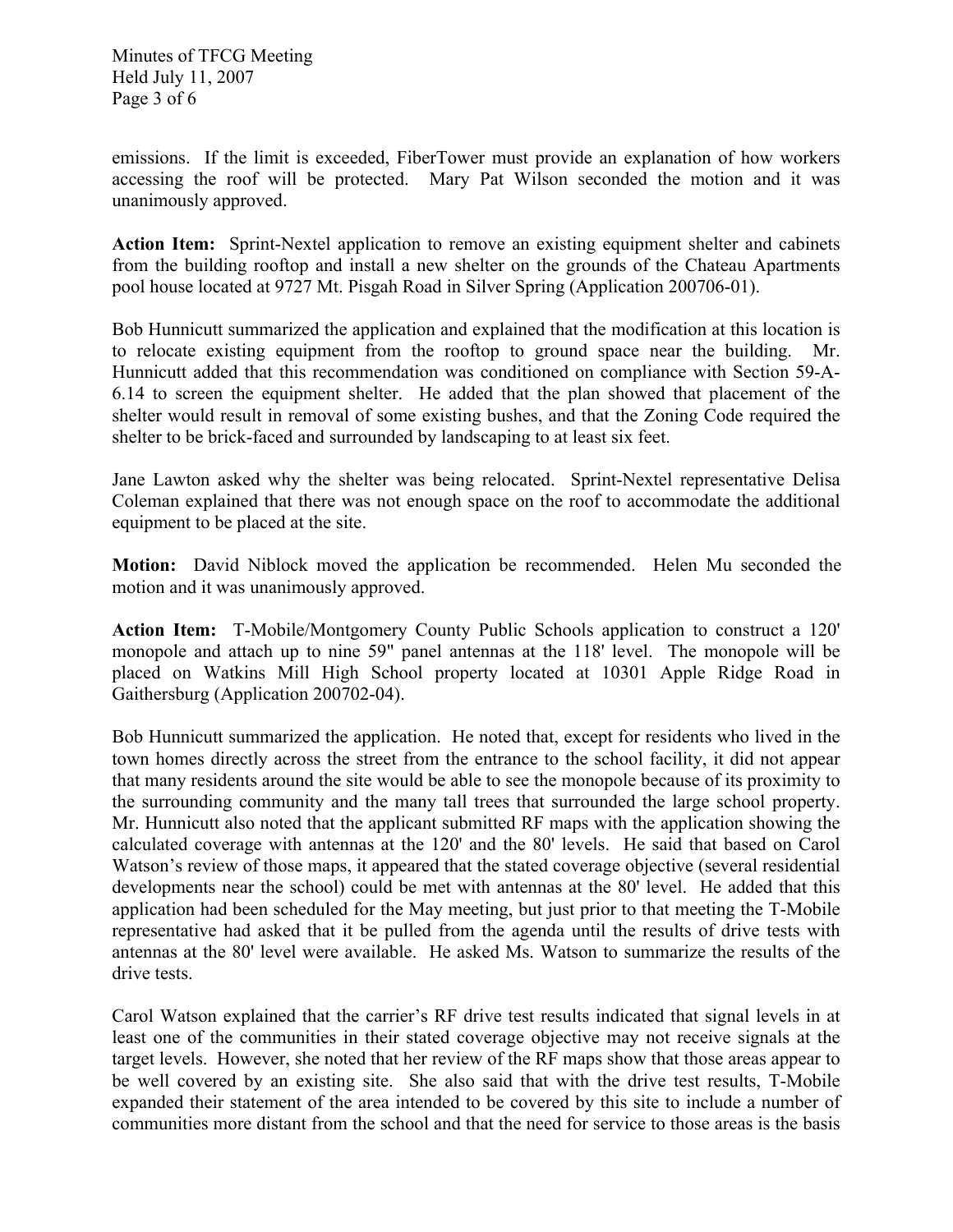Minutes of TFCG Meeting Held July 11, 2007 Page 4 of 6

for the antennas at 120' level. Based on her review of the RF maps showing existing coverage, Ms. Watson found that it appeared that one community to the south of the site did not appear to be served from existing sites at the target levels. Consequently, she agreed that to provide signal levels as desired to those communities to the south of the site, the antennas needed to be at the 120' level.

Mr. Hunnicutt added that since it appeared that the height of this monopole may not be an issue because the site is so well screened, he had no objections to recommending the monopole at the 120' level. He noted however, that his recommendation is conditioned on approval of a Special Exception. He explained that since the antennas are not being attached to an existing structure (the stadium light pole which is there today) the application does meet the requirements of Section 59-A-6.12 regarding public or private use of a facility. He added that since the existing 75' light pole was to be removed, the new monopole was being built for a private use - to attach antennas at the 120' height. He said that his determination is consistent with the information contained in a recent letter from the acting director of the Planning Department at the M-NCPPC and was also consistent with the comments voiced by County Attorney Cliff Royalty and Kathy Hart at prior TFCG meetings.

Jane Lawton asked about property setbacks and the distance from the nearest residence. Mr. Hunnicutt reviewed the site plan with Ms. Lawton and the committee members, and noted that the plans indicated that the setback was over 300' from the property line.

Mary Pat Wilson introduced Michael Molinaro, outside counsel to the public schools, to comment on the application.

Mr. Molinaro said that the public schools encouraged the TFCG to support the application but objected to the condition regarding the Special Exception requirement. He stated that the schools had determined that the TFCG does not have legal authority to determine what review process the application should go through. He stated that the schools determination was contained in a letter to the Planning Commission, whose staff agreed with that opinion. He further stated that it was the Planning Commission that had the authority to determine the type of review process for an application. Mr. Molinaro also urged the TFCG not to depart from their prior actions on stadium light pole replacements. He noted that, in the past, such applications had not been restricted to obtaining a Special Exception, and cited the Springbrook High School as the most recent example.

Ms. Lawton replied it was not Mr. Molinaro's role to decide what authority the TFCG had in their review process. She said that the Tower Coordinator's recommendation and the TFCG's action was not a final determination, but was a recommendation on the application which would go forward to the next appropriate reviewing governmental body, who could exercise whatever authority they had to take action as appropriate. She noted that the Tower Coordinator is obligated to make a determination as to whether an application is a public or private use. She noted that the public schools had recently brought applications to the TFCG for review that did not meet the criteria in Section 59-A-.6.12, and that had prompted a closer review of the requirements for telecommunications sitings on school property. She agreed with the Tower Coordinator that the construction of this monopole is for a private use. She also noted that this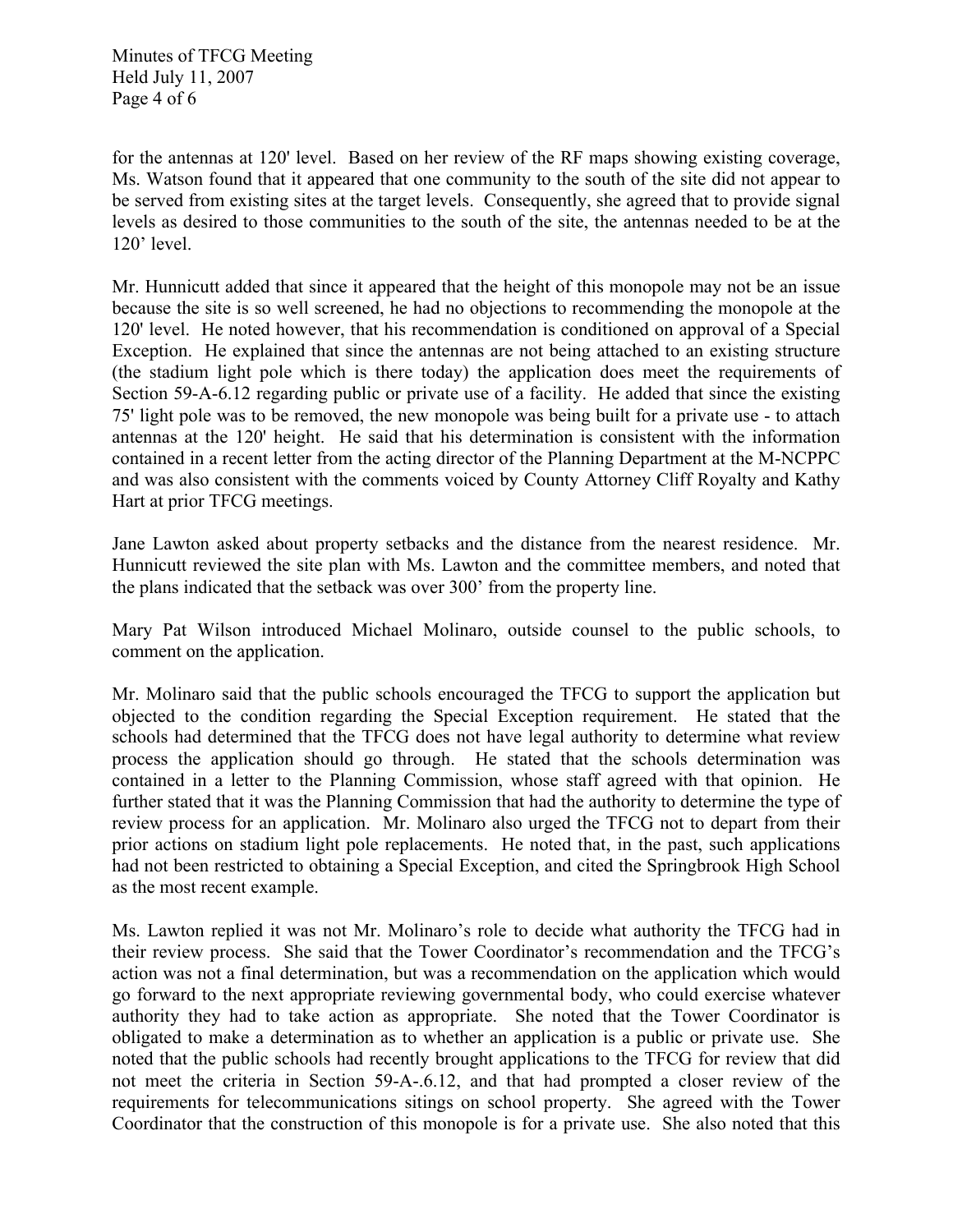Minutes of TFCG Meeting Held July 11, 2007 Page 5 of 6

issue had been the subject of discussion at a number of TFCG meetings over the years and that as public awareness of these kinds of facilities on school property has become more controversial in the community, there is a need for greater scrutiny on these applications. She said that she was also aware that the introduction of state legislation prohibiting these kinds of telecommunications facilities at all school sites in the state was expected -- evidencing community concerns about these kinds of applications.

Ms. Lawton said the TFCG believes that this is a good use of public property in that it enables carriers to provide coverage in residential areas; however, she thought the siting needed to comply with the local Zoning Code as well. She said she did not understand why the public schools would resist these applications going through the Special Exception process which enabled greater public scrutiny of the application. Mary Pat Wilson replied that the mandatory referral process was also a public process.

T-Mobile representative Sean Hughes stated he also encouraged the group to support the application and suggested that a recommendation, if conditioned, should be required to obtain approval through the Mandatory Referral or Special Exception process, whichever process was required as determined by the appropriate body authorized to make such a decision.

Mr. Hunnicutt stated that the recommendation for the Springbrook High School application included a condition (from the Tower Coordinator and the TFCG) that it may also require a Special Exception. He said that he had reviewed the TFCG record on this issue and found that although the TFCG had recommended these light pole replacements at school facilities without this condition in the past, the three most recent applications all contained a condition related to obtaining a Special Exception. He noted that the letter from the Acting Director of the Planning Department made reference to the fact that for the two applications addressed in that letter, the antennas were not being attached to an existing structure, and the entire costs were being paid with private funds. Therefore, those applications would need to go through Zoning review. Mr. Hunnicutt noted that for those two applications there was no existing structure at all, not even an existing light pole as was the case with this application. He noted that this application was being paid for with private funds and was not being attached to the existing light pole. In fact, the existing light pole was being removed and the new monopole and antennas were clearly for private use will serve both the applicant and the school.

Mr. Hunnicutt also reminded the group that at the 2006 meeting when these issues were discussed, Cliff Royalty stated that he agreed with Kathy Hart, the former County Attorney, who in 1999 was reported to have said that if a government entity wished to construct their own monopole for their own purposes, that would be appropriate for review through Mandatory Referral, but that telecommunications facilities are clearly for private use. Consequently, Mr. Hunnicutt said he conditioned the recommendation for this application on approval of a Special Exception. He also noted that although the Planning Director's letter did state that the ultimate decision for the review process appropriately rested with the Planning Commission, he is obliged to make a recommendation to the TFCG based, in part, on the Zoning standards. To determine the Zoning standards requires that he make some determination as to whether he believes the structure is for public use or private use, and whether the application would require a Special Exception or a Mandatory Referral. Bob Hunnicutt also noted that the information from Cliff